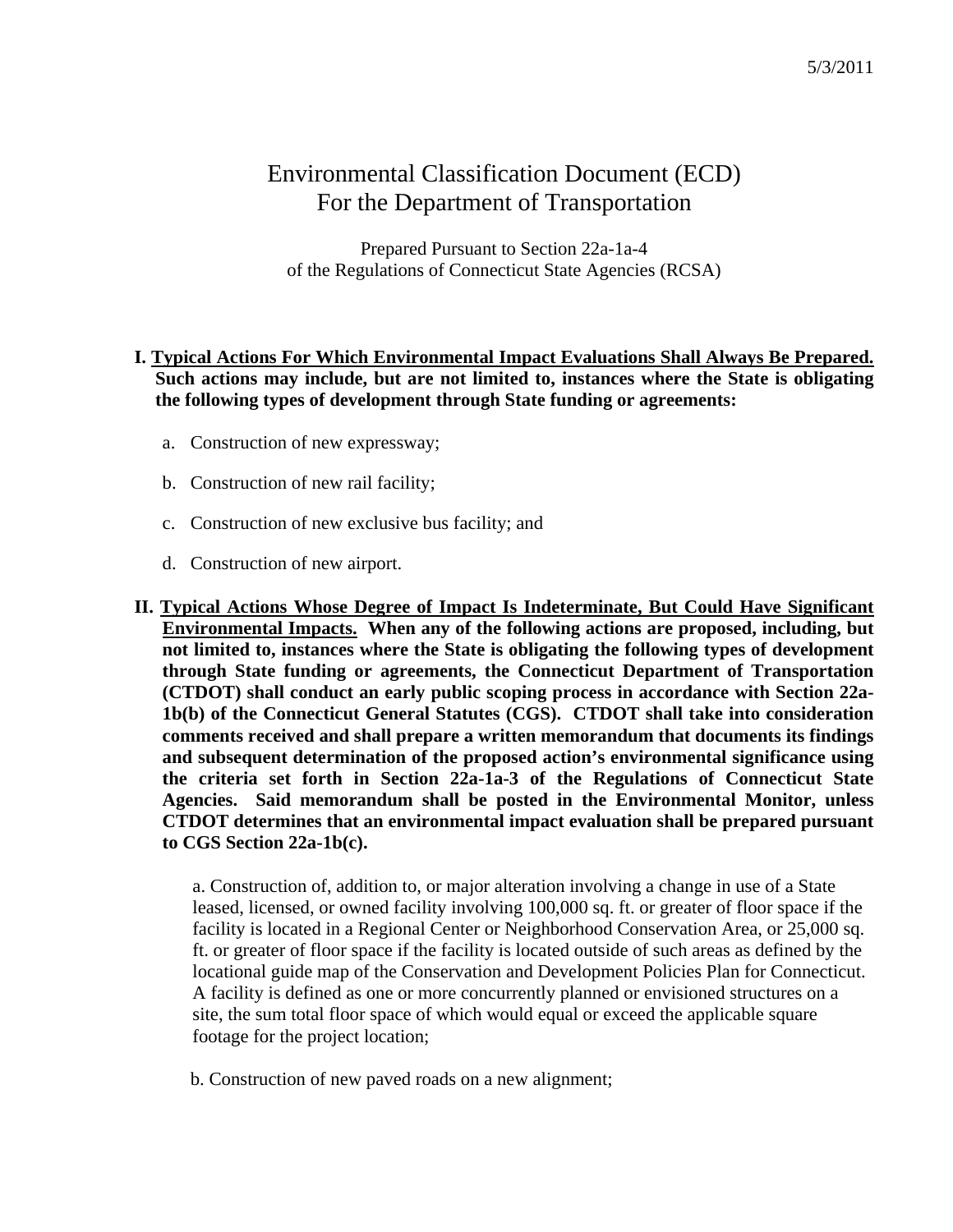c. Construction of new parking lots, garages, or additions thereto, that provide for an increase in capacity of 200 vehicles or more;

d. Construction of new, or changes to, dams on watercourses resulting in a permanent change in normal water level of more than four (4) inches;

e. Construction of new or expanded sewage treatment plants, hazardous waste or low level radioactive disposal facilities and coal fired heating plants;

f. Demolition or major alteration of any building, structure or site listed or eligible to be listed on the National or State Registers of Historic Places as determined by the State Historic Preservation Office (SHPO);

g. Replacement or construction of a new bridge or culvert with a span length of greater than six feet which includes additional vehicular lane capacity; and

h. Any other action that may significantly affect the environment in an adverse manner. The significance of a likely consequence of an action should be assessed by CTDOT in connection with its setting, its probability of occurring, its duration, its irreversibility, its controllability, its geographic scope, its magnitude, and regulatory requirements.

- **III. Any and all joint federal/state actions for which Environmental Assessments or Environmental Impact Statements are prepared pursuant to the National Environmental Policy Act (NEPA), as amended, shall be recognized as meeting the Connecticut Environmental Policy Act (CEPA) requirements provided that such NEPA documents meet, and are circulated in accordance with, the CEPA document-equivalent requirements.**
- **IV. Actions which do not warrant a review pursuant to CEPA. Notwithstanding the provisions of II (f) above, the following actions have been shown by past CTDOT experience to have impacts which are determinate, sufficiently limited in scope or covered under specific state or federal requirements other than CEPA or NEPA, and include a determination by the SHPO, whenever appropriate, that there is either** *No Effect* **or** *No Adverse Effect* **to historic, architectural or archaeological resources.**

### **Roadway Related Projects**

1. Routine maintenance on the existing roadway, such as highway markings, crack sealing, joint repair, pavement milling or grooving, surface treatments, and resurfacing or repair of existing ramps or roadways.

2. Reconstruction activities on the existing roadway, such as roadway restoration and roadway rehabilitation.

3. Lane additions less than ½ mile in length to existing roads.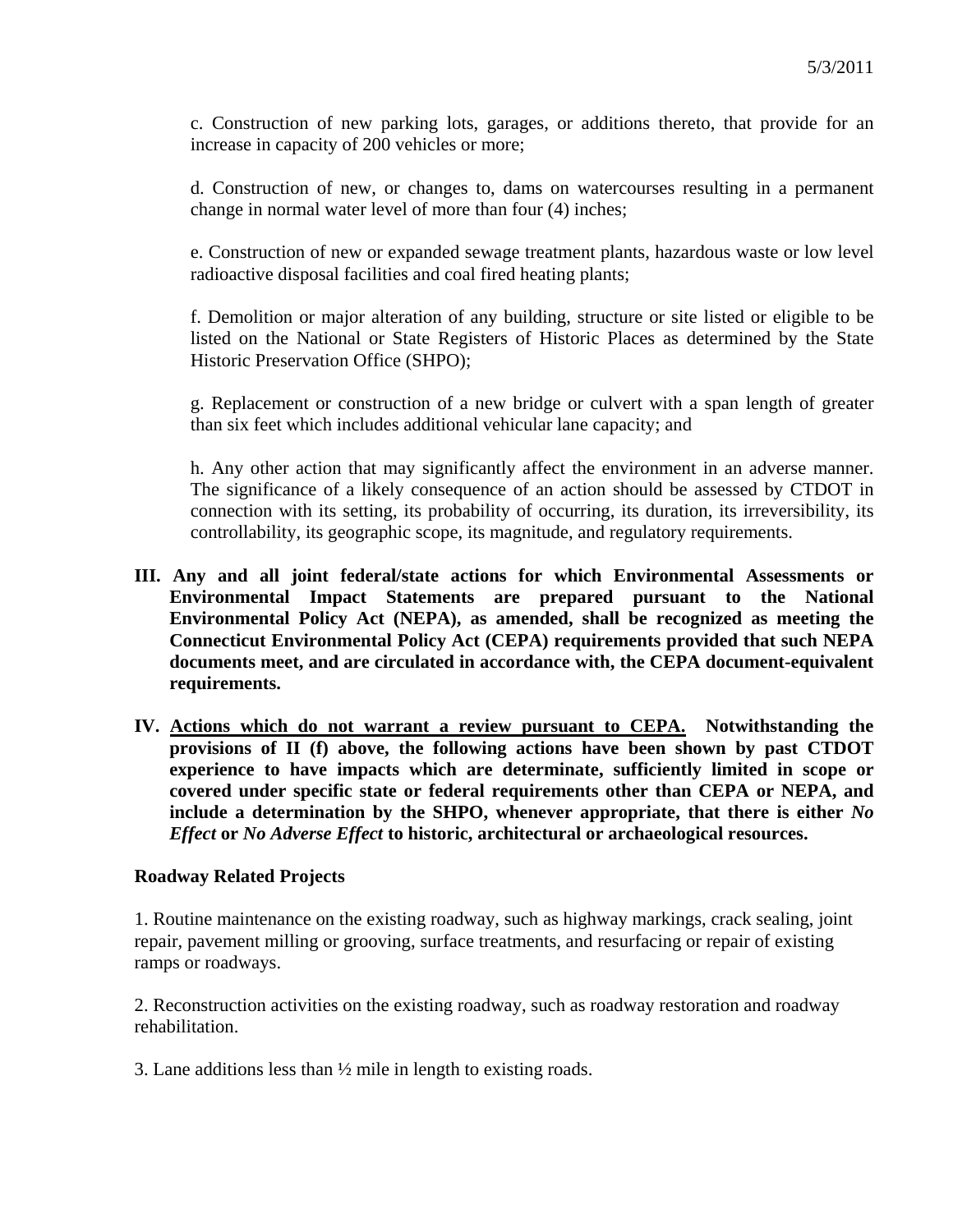4. Correcting existing substandard roadway geometrics and intersections, such as turn lanes, improved turning radii, correcting vertical or horizontal slopes, channelization, divisional, and refuge islands, acceleration/deceleration lanes, and installation of curbs and gutters.

5. Modifications to or addition of sidewalks, curbs, and streetscape amenities.

6. Removal of trees for safety purposes.

7. Replacement, repair or relocation of existing utilities and existing utility poles.

8. Rehabilitation, reconstruction or refurbishing of existing active at-grade railroad crossings including installation of railroad warning signs and devices, such as flashing lights and gates.

9. Construction of wetland mitigation areas.

#### **Bridge/Culvert Related Projects**

10. All work to existing bridge and culvert crossings up to and including replacement along the existing alignment that does not include additional vehicular lane capacity.

#### **Roadside Safety Related Projects**

11. Highway safety improvement projects including installation, replacement, modification, or removal of safety appurtenances, such as impact attenuators, median glare screens, roadway delineators, guiderails, and safety barriers. These improvements also include pole countermeasures (reflectors, breakaway devices, and shielding systems), installation of reflective object markers, and removal of fixed objects (utility poles, non-breakaway signs, and pipe headwalls).

#### **Drainage Related Projects**

12. Routine cleaning, maintenance, and repair of existing drainage system elements, such as catch basins, pipes, stormwater management, and water quality facilities and devices. Retrofitting or redesign of existing drainage system elements. Safety-related improvements involving drainage system elements, such as converting existing drop inlets to traversable designs; installation, replacement, or removal of pipes and headwalls; installation, replacement, and extensions of pipes, addition of pipe end sections; and installation of stormwater treatment retention and detention basins.

### **Electrical Related Projects**

13. Traffic Signal Projects, such as, the replacement, upgrade, and revision of existing signals, and the installation of new traffic control signals.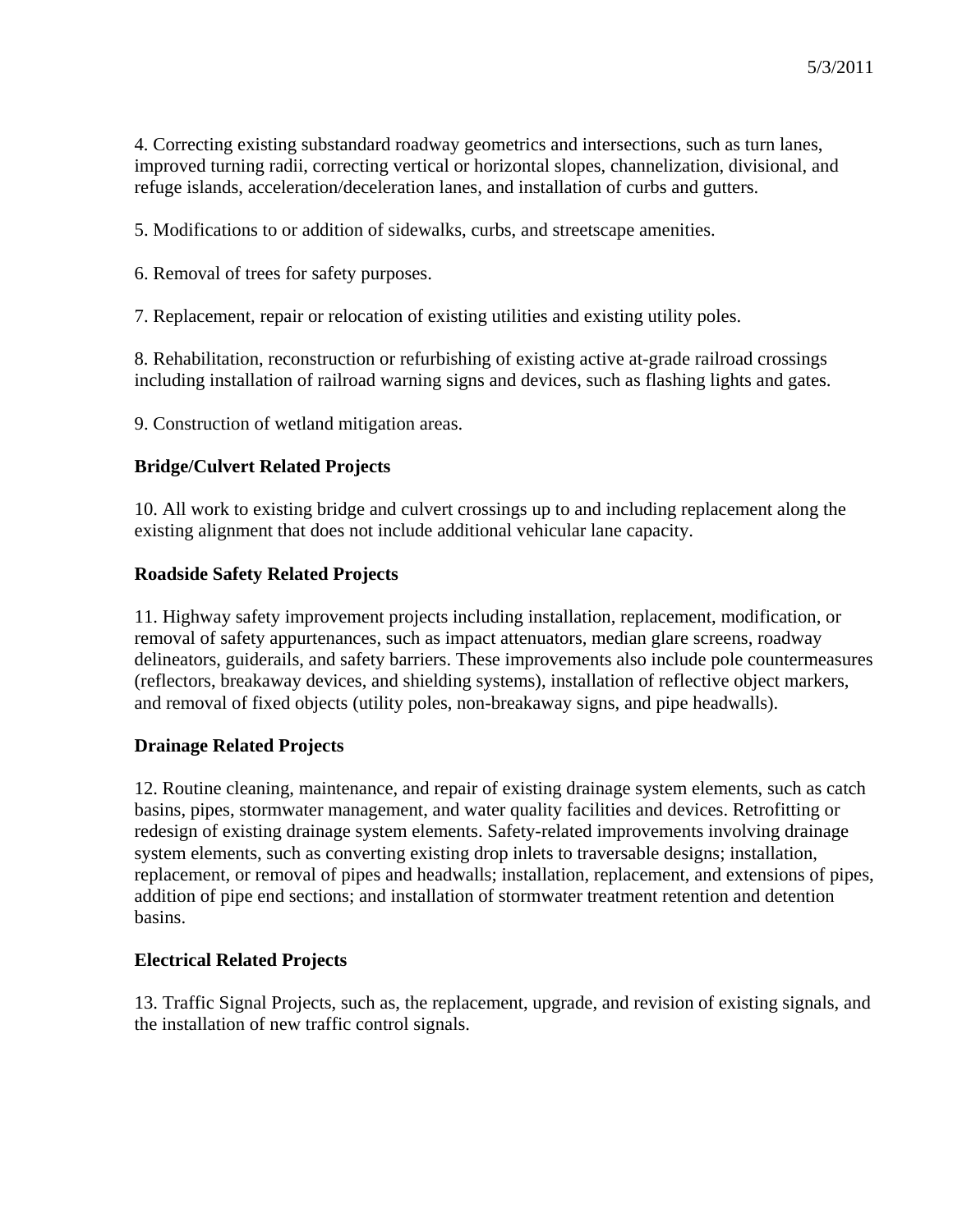14. Intelligent Transportation System projects, such as installation of ramp metering systems; installation of closed circuit television cameras or highway advisory radio systems, such as remote controlled flashing signs, support structures, and variable message signs; and installation of computer links to monitor and control traffic volumes throughout the roadway system.

# **Bicycle/Pedestrian Projects**

15. Projects involving construction of bicycle and pedestrian lanes, paths, and multi-use paths, such as handicapped access ramps and ways, designations of certain highways as bike routes, painting of existing paved shoulders as bike lanes, and bikeway/pedestrian ways.

# **Lighting and Signage Projects**

16. Restoration, replacement, upgrading, or addition of highway lighting systems (includes underdeck, conventional, high mast and offset lighting systems).

17. Installation or replacement of highway signs (including overhead and electronic variable message signs).

# **Airport Related Projects**

18. Routine maintenance and reconstruction, i.e. rebuilding of pavement structure, of existing runways, taxiways, ramps and aprons, such as pavement markings, crack sealing, joint repair, pavement milling or grooving, surface treatments, lighting and signing.

### **Miscellaneous Projects**

19. Removal and disposal of any hazardous waste materials from the existing right-of-way.

20. Replacement or repair of highway fencing.

21. Emergency actions necessary to restore essential travel as declared by the Commissioner or Governor.

22. The installation of noise barriers or alterations to existing buildings to provide for noise reduction.

23. Track and railbed maintenance and upgrades when carried out within the existing right-ofway.

24. Railroad signal system projects, such as, the replacement, upgrade, and revision of existing signals, and the installation of new railroad signals within the existing right-of-way.

25. Environmental remediation at facilities or property.